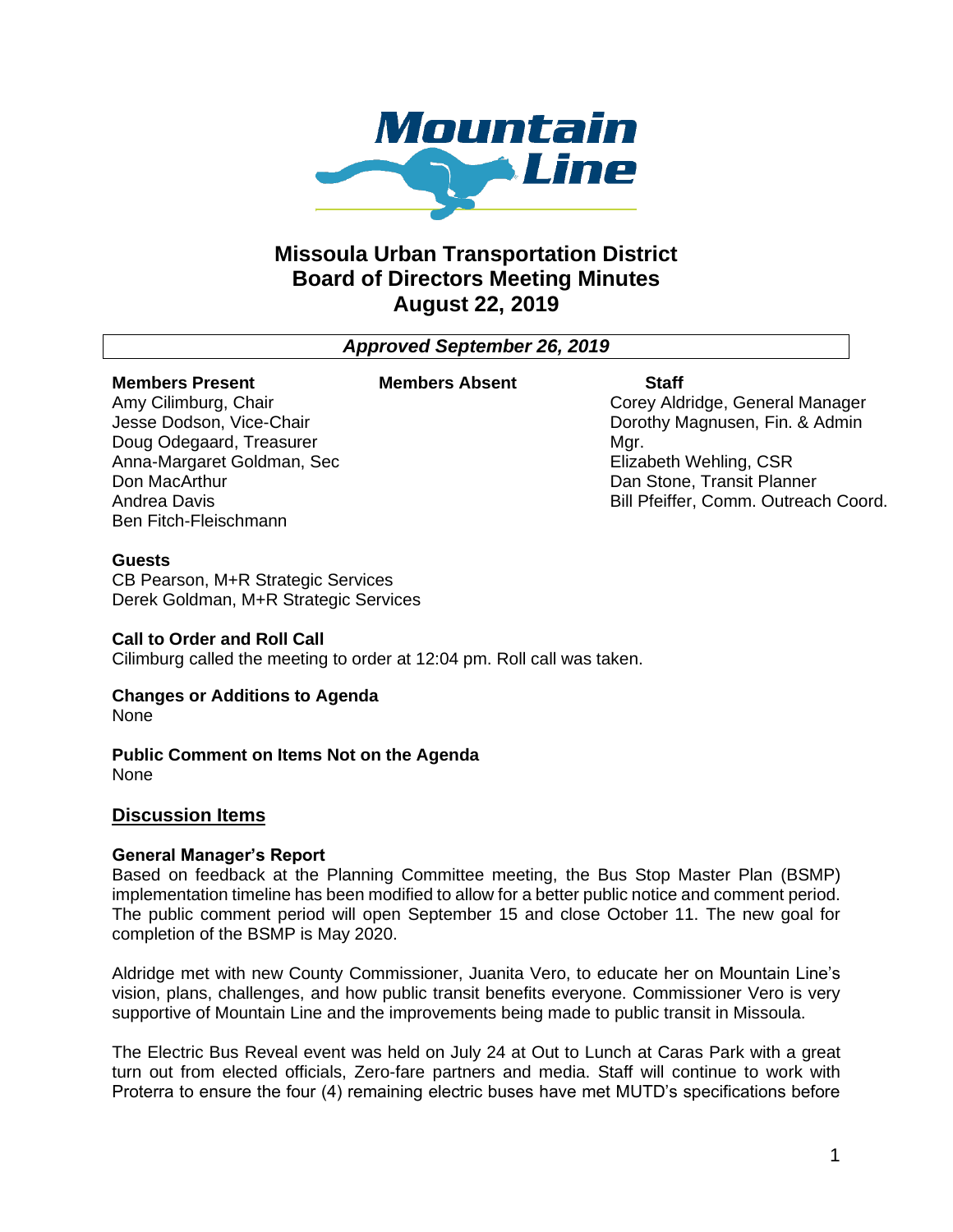being delivered. This may delay the deployment date of September 1 by a few weeks. The electric charging installation is complete and ready for the buses as soon as they arrive.

The General Manager attended the 4<sup>th</sup> Annual Small Urban Network (SUN) Conference in Athens, Georgia. This conference focuses on rural to small urban sized transit agencies, allowing for discussion on strengths and weaknesses that similarly sized agencies are facing. The Director of CTAA asked if Missoula would consider hosting next year's conference.

# **Action Items**

#### **Minutes of June 27, 2019**

Dodson made a motion to approve the minutes of June 27, 2019, seconded by Odegaard. The motion carried unanimously.

#### **Purchase of One (1) Forklift**

Aldridge explained the need for the Hyster H60XT Lift Truck with attachments. Maintenance staff has had to rent a forklift as necessary in recent past to complete bus stop shelter installations as well as moving part shipments in shop. The Proterra electric buses require a forklift with a lift height greater than 130" to access the roof-mounted battery packs. Quotes were obtained by three (3) vendors. The Hyster H60XT is lower in price and able to do more than the other machines.

Dodson made a motion to approve the purchase of a Hyster H60XT Lift Truck with attachments from Pape Material Handling of Missoula in the amount of \$27,335.50, seconded by Fitch-Fleischmann. The motion carried unanimously.

#### **MACo Commercial Insurance Policy Agreement**

Magnusen discussed the commercial insurance policy renewal and bids from Travelers and MACo. Aldridge and Magnusen met with MACo representatives just before this fiscal year's renewal and with Payne West, MUTD's current insurance broker, to discuss coverage option. By going with MACo with additional policies from Travelers, a savings in premiums of \$69,725. The budget will reflect a savings of \$123,735 because it planned for a 10% cost increase.

Goldman made a motion to approve the Agent Appointment and Agreement and authorize the Board Chair to sign the Agreement, seconded by Odegaard. The motion carried unanimously.

#### **M+R Strategic Services, Inc. Contract**

Pfeiffer described the long-standing relationship between MUTD and M+R Strategic Services. M+R has played a huge role in messaging the Zero-fare program as well as the Strategic Plan, and MUTD would like to renew the contract with M+R. The previous contract has been fulfilled and needs Board approval for M+R to continue working with MUTD.

Davis made a motion to authorize the General Manager to execute a one-year contract with the firm M+R Strategic Services, Inc. for strategic messaging services in an amount not to exceed \$48,000, seconded by MacArthur. The motion carried unanimously, with Goldman abstaining.

#### **Bus Stop Master Plan Design**

Aldridge gave an overview of the engineering services that Territorial Landworks, Inc. has provided to MUTD for the BSMP. The designs for Routes 1 and 2 improvements were submitted to the City of Missoula for review and approval of construction. The City made extensive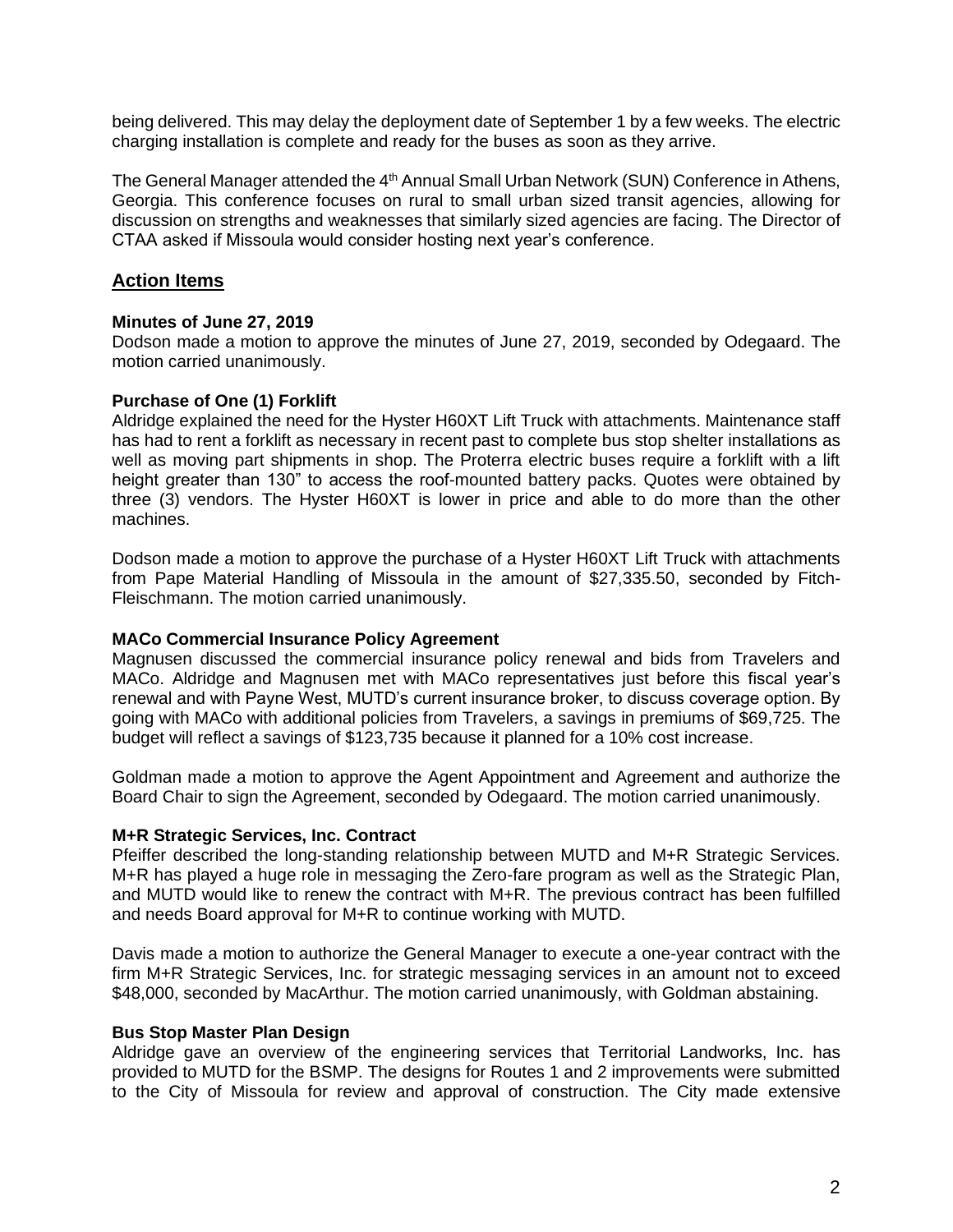comments and revisions which requires a significant amount of design and survey work to respond and comply with the City's requests. MUTD needs to procure engineering work from Territorial Landworks to comply with the City of Missoula's "Stage 3" comments.

MacArthur made a motion to approve the purchase of engineering services from Territorial Landworks, Inc. in an amount not to exceed \$17,364.50, seconded by Odegaard. The motion carried unanimously.

## **Remix Software Contract**

Aldridge explained the services provided by Remix, Inc. In 2018, the Board approved a one-year license to use Remix Software, which assists staff with data management, route planning and run cutting. The software has proven useful in many facets of the agency's operational needs and is the only vendor that provides both route planning and run cutting software in the same package, justifying a sole source procurement.

MacArthur made a motion to authorize the General Manager to execute a two (2) year contract with Remix Software, Inc. in the amount of \$52,000, with up to three (3) additional option years, seconded by Fitch-Fleischmann. The motion carried unanimously.

## **Bus Stop Trash Receptacle Contract**

Stone discussed the Bus Stop Trash Receptacle Contract. As the BSMP is implemented, amenities such as trash cans are required at bus stops that have either a shelter or a bench. MUTD received two (2) quotes from trash receptacle suppliers that matched the design selected by Staff. Tamis Corporation was chosen based on pricing.

Fitch-Fleischmann made a motion to authorize the General Manager to execute a contract with The Tamis Corporation of Pittsburgh, PA, to purchase forty-four (44) trash cans in the amount of \$27,358, seconded by Davis. The motion carried unanimously.

## **Bus Engine Replacements**

Aldridge explained the need for an engine replacement on bus #501. This vehicle has experienced a complete engine failure and is past the mid-life of the 12-year useful life.

Odegaard made a motion to approve the engine replacement for bus #501 not to exceed \$35,000, seconded by Goldman. The motion carried unanimously.

## **Bus Engine Replacements**

Aldridge explained the need for an engine replacement on bus #309. This vehicle has experienced a complete engine failure and is past the mid-life of the 12-year useful life.

Odegaard made a motion to approve the engine replacement for bus #309 not to exceed \$30,000, seconded by Goldman. The motion carried unanimously.

## **Recruitment Project**

Magnusen explained the Recruitment Project. The FY2020 budget allows for \$20,000 in Special Projects for the Finance & Administrative Manager Recruitment. Windfall has been working on advertising announcements and notices, which has exceeded the budgeted amount. The additional expenses will be funded by the FY2020 Professional/Technical budget.